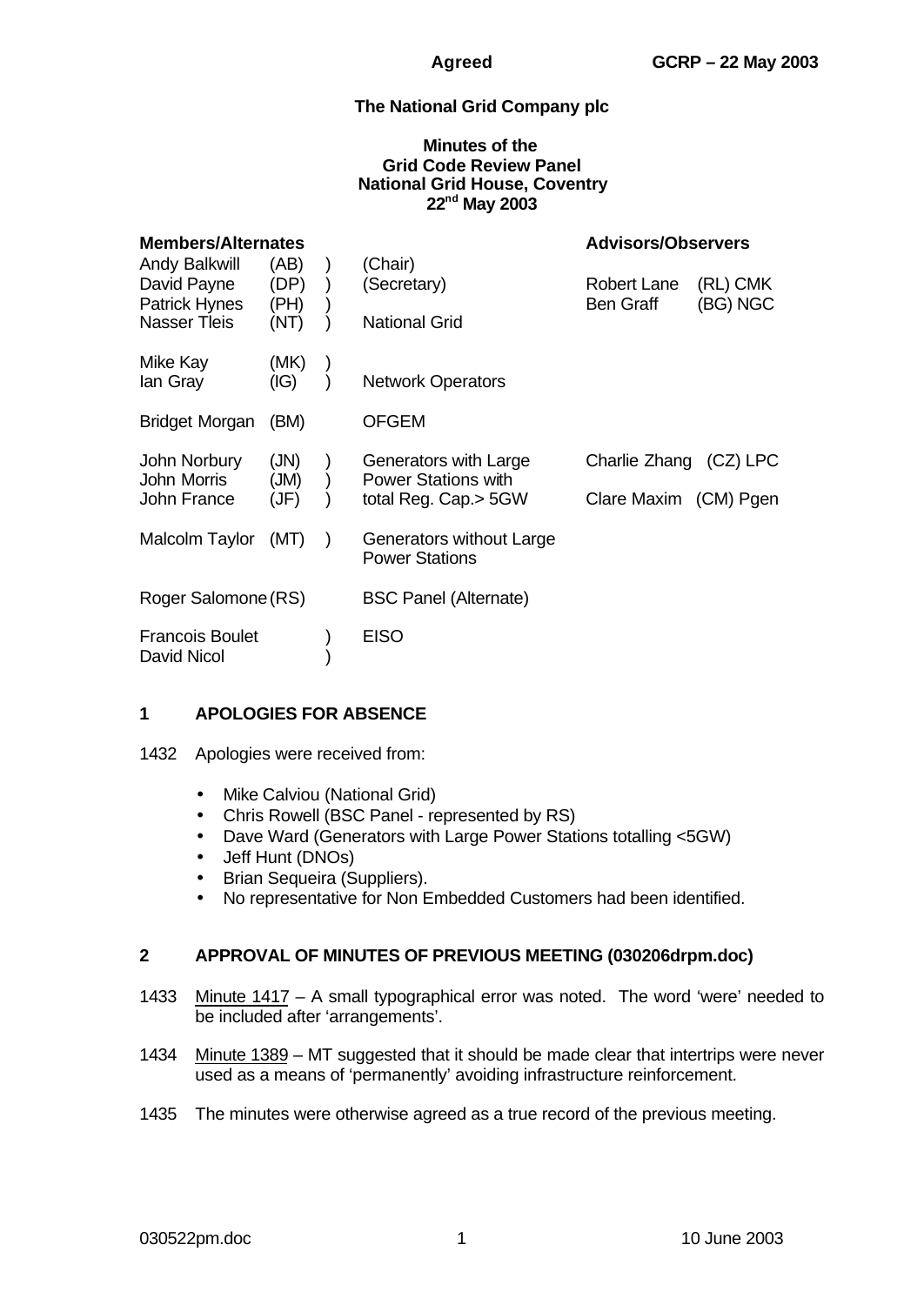### **3 MATTERS ARISING FROM PREVIOUS MEETING (not covered below)**

#### **3.1 Summary of actions (GCRP 03/09)**

- 1436 Action Intertripping. PH explained that having considered expanding paper GCRP 02/27 it was felt that no further detail could be added without going into detail on individual schemes, which was not appropriate. Further, the requirement for intertrips was covered in the Security and Quality of Supply Standards (SQSS) (*Reference – Glossary and Definitions – Definitions of Transmission Capacity and Operational Intertripping*) and the Grid Code referenced the SQSS (*Reference - Licence Standards*). National Grid did not employ intertripping as a means of avoiding infrastructure upgrading. National Grid was also in discussion with Users on the form of contracts and was taking the issue forward. PH proposed that the action was closed and National Grid would take the issue forward via bilateral discussions and if necessary the CUSC.
- 1437 JN sated that as intertrips were provided by generators as a service to National Grid then it should be a simple matter for the Grid Code to describe specific circumstances that would require an intertrip to be provided. JN felt that there would only be a limited number of circumstances when this would apply and was questioning National Grid's entitlement to impose intertrips on generators.
- 1438 PH stated that each case was considered on individual merits and was a locational/Bilateral Agreement issue and therefore it was not possible or appropriate for the Grid Code to specify requirements.
- 1439 DN stated that there were concerns associated with intertripping and felt that if National Grid believed intertrips were required for system operation purposes then the Grid Code should clarify this.
- 1440 JF asked if older schemes were now no longer required to allow NGC to operate its system, could the relevant requirements be removed? PH felt that there may still be site specific conditions that would need to be considered and each site would need to be considered on an individual basis. AB suggested that Generators may wish to contact the National Grid connections team to discuss options.
- 1441 MT stated that there was clear concern and differences of opinion with the issue of intertrips and felt that it should remain as an agenda item. It would also be helpful if generators could clarify their requirements to enable National Grid to make a clear response.
- 1442 **Action:** *Generator representatives to clarify to National Grid their concerns regarding the requirements for intertrips.*
- 1443 All other actions were either complete, ongoing or the subject of later agenda items.
- 1444 There were no other Matters Arising identified.

### **4 GRID CODE DEVELOPMENT ISSUES (GCRP 03/10)**

**4.1 Report On Progress Of Consultation Papers (GCRP 03/10 Table 1)**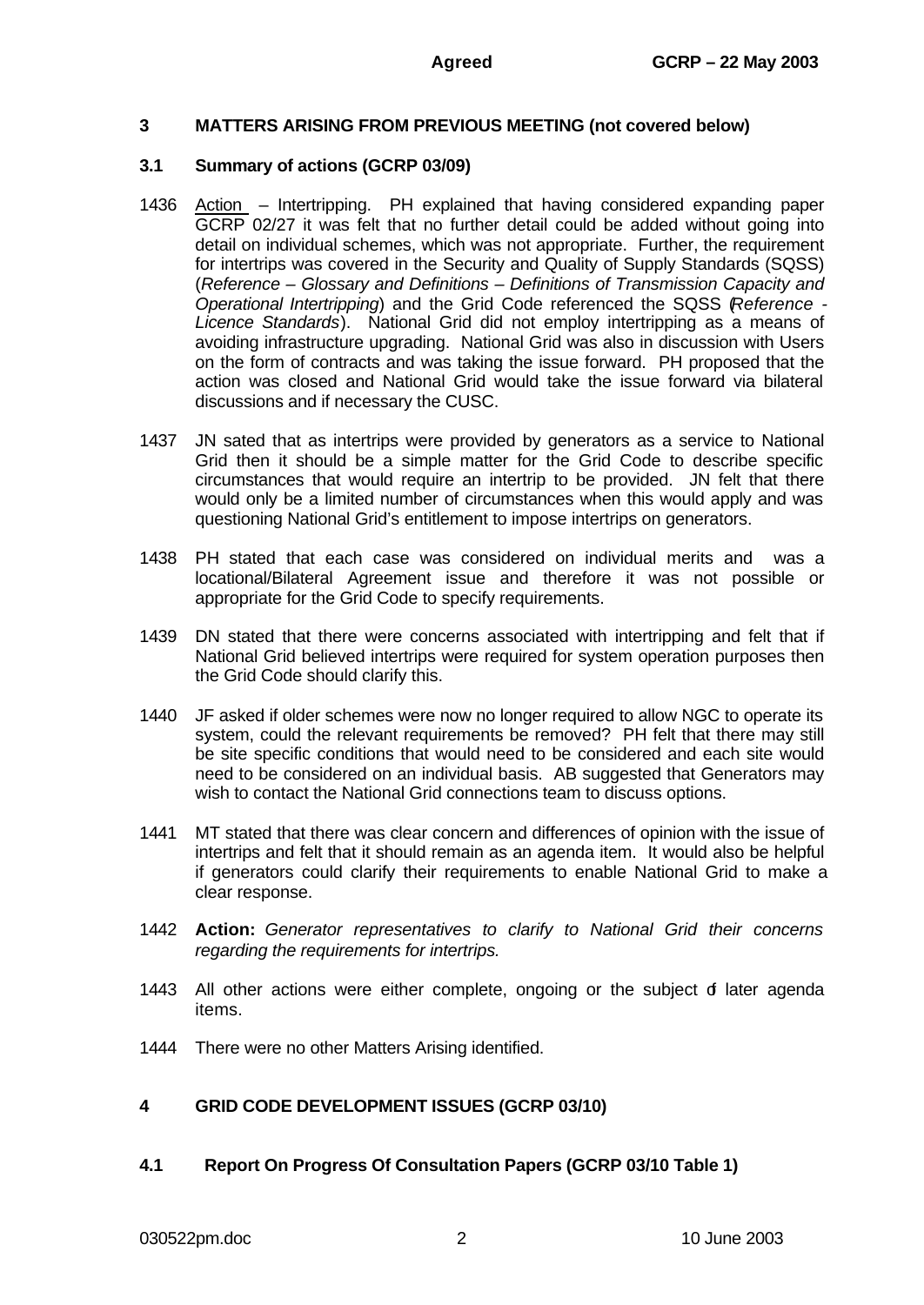- 1445 Table 1 of paper GCRP 03/10 detailed the current position with Consultations. The following additional comments were made.
- 1446 D/01 Provisions relating to Embedded Large Power Stations. The Authority continued to consider the report. BM reported internal progress with this issue.
- 1447 A/02 Implications to Grid Code of CUSC Amendment to clarify CUSC 6.5.1. The Authority was currently considering the report. A decision was dependent on the outcome of the CUSC amendment.
- 1448 E/02 Proposed changes to Grid Code OC8. All objections from external parties had now been resolved and the Report to the Authority was in preparation.
- 1449 G/02 Clarification of Phase Unbalance term and change of company name. This had been implemented as Revision 10 and could now be removed from the list.
- 1450 A/03 Grid Code changes arising from new Capacity terms proposed in CAP 043. No negative responses had been received although some respondents required clarification on how data provided would be used/published. There were also some suggestions that the Grid Code change should go further and review the need for Registered Capacity.
- 1451 B/03 Grid Code change arising from BSC Modification proposal P80. Responses were being considered. Differing views had been received with some respondents not accepting the need for a change to the Grid Code. It had been pointed out that the Grid Code changes were required as a consequence of the BSC P80 proposal.
- 1452 C/03 Proposed Grid Code changes required as a result of changes to the Data Validation, Consistency and Defaulting Rules. No negative responses had been received but an inconsistency in the text of the Defaulting rules had subsequently been identified and it was proposed to deal with this in the Report to the Authority. Some other issues had been raised but it had been pointed out that these issues would need to be the subject of a separate consultation.
- 1453 JN stated that one issue was in connection with the definition of Generation Capacity (GC), which, according to the Defaulting Rules, appears to be equal to Registered Capacity. The two quantities are defined differently in the BSC and Grid Code respectively. PH recognised that this causes confusion and further work was required. JN also stated that a further issue was the continued need for NGC to test PN's against GC, given that GC is no longer used as a basis for TNUoS charges. JN agreed to forward his questions to PH separately to enable clarification of the issue. However it was felt this issue was not for the current consultation. It was agreed that the issue would be included on Table 2 Issues List.
- 1454 **Action:** *JN to forward detailed query to PH on Generation Capacity vs Registered Capacity. PH to respond to JN's query and also prepare a paper for the September GCRP meeting on further work required.*
- 1455 **Action:** *Add to Table 2 the issue of Generation Capacity Definition in the Data Validation, Consistency and Defaulting Rules.*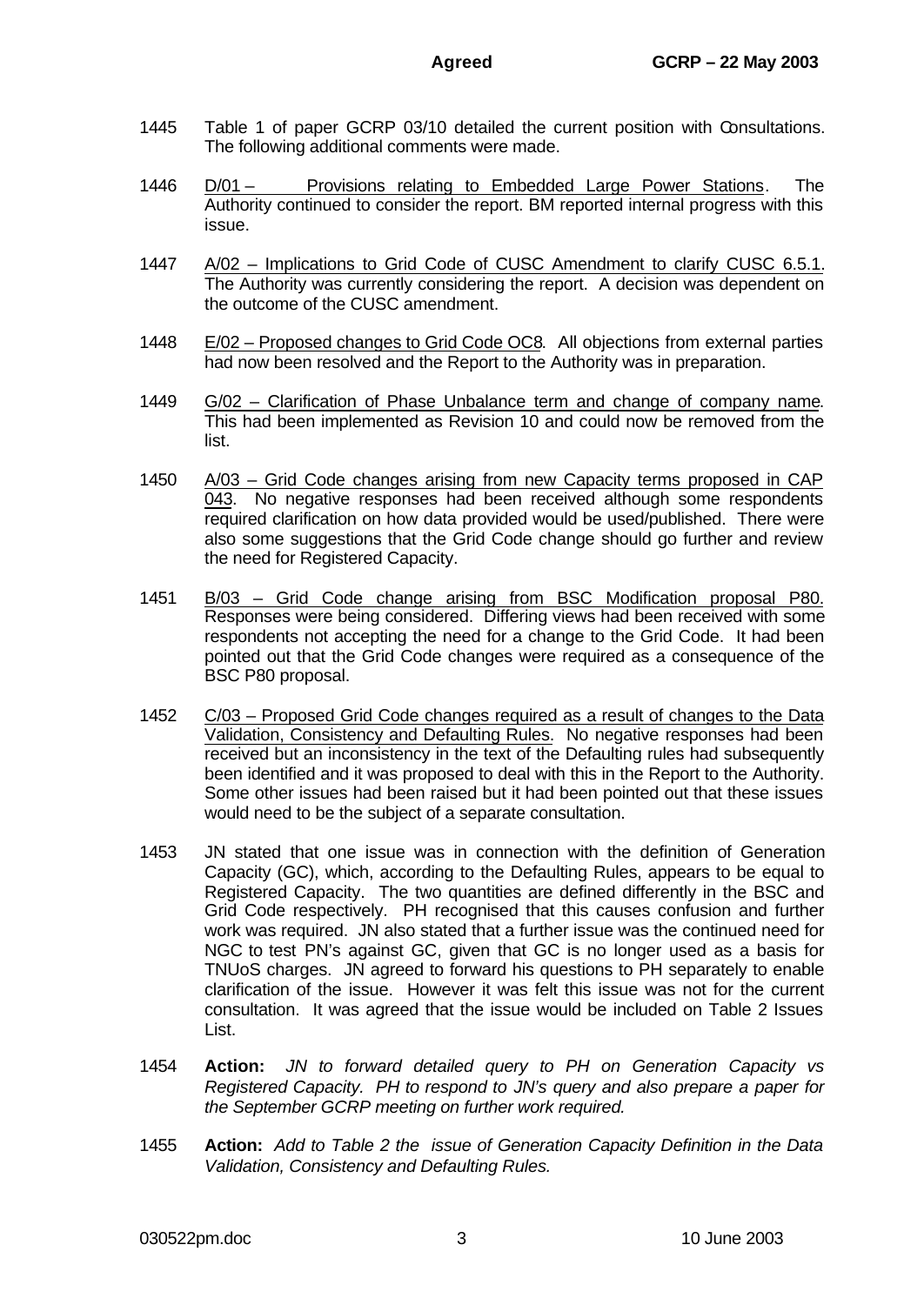#### **4.2 Other Issues (GCRP 03/10 Table 2)**

- 1456 HVDC Interconnector provisions. It was agreed that this should now be incorporated into the Generic Provisions issue and could be removed as a separate issue.
- 1457 With respect to NTO MT asked for clarification on how the 2 minutes provision was applied as it appeared that there were some Users with NTO in excess of 2 minutes. PH understood that the 2 minutes was the time in which a User was expected to respond to an instruction but would need to confirm this. He was also not aware that there were Users with NTO in excess of 2 minutes although it was possible that there may be a database which included such Users who were not participating in the Balancing Mechanism. MT and PH agreed to discuss the issues further outside the meeting.
- 1458 PH also stated that following on from the CAP043 associated Grid Code change an additional item should be added to the Issues list related to a review of all capacity terms in the Grid Code.
- 1459 **Action:** *DP to ensure Issues List updated to reflect comments at the meeting.*

#### **5. PROGRESS ON CURRENT GRID CODE MODIFICATION PROPOSALS**

#### **5.1 Generic Provisions Working Group GPWG (GCRP 03/11)**

- 1460 DP introduced the paper which was the final report of the GPWG including proposed Grid Code changes. NT described in more detail the main points in the paper and indicated that further detail was included in the appendices to the paper. It was noted that although proposed Grid Code changes had been debated fully at the GPWG meetings there were some working group members who did not feel they could fully endorse the proposed Grid Code changes.
- 1461 NT stated that since the GPWG had been initiated in November 2002, the need for consideration of Grid Code provisions had increased due to the high interest in applications for connection of windfarms, with timescales from 2006 covering commissioning periods over  $3 - 4$  years. NT felt that the work of the GPWG provided a good and timely foundation of technical requirements for the round 2 off-shore windfarms (according to the dti consent process) and attempted to take market penetration into account.
- 1462 NT explained that it was now intended to initiate a wider consultation on the proposed Grid Code changes and given the complexity and the importance of the issues, it was proposed that the consultation period should be extended to 6 weeks rather than the more normal 4 weeks. NT invited Panel members views on the proposals and the suggested consultation period.
- 1463 MT thanked NT and the GPWG for the substantial amount of work that had gone into the report and the proposals. MT recognised that there had been contrary views expressed by some GPWG members and felt that the paper should incorporate those views. MT also stated that the paper only dealt with the Grid Code technical conditions and suggested that the subsequent consultation document should also raise the issues in terms of the commercial and structural impacts of the changes or indeed, of not making the changes. MT also recognised that an honest attempt had been made to introduce certain provisions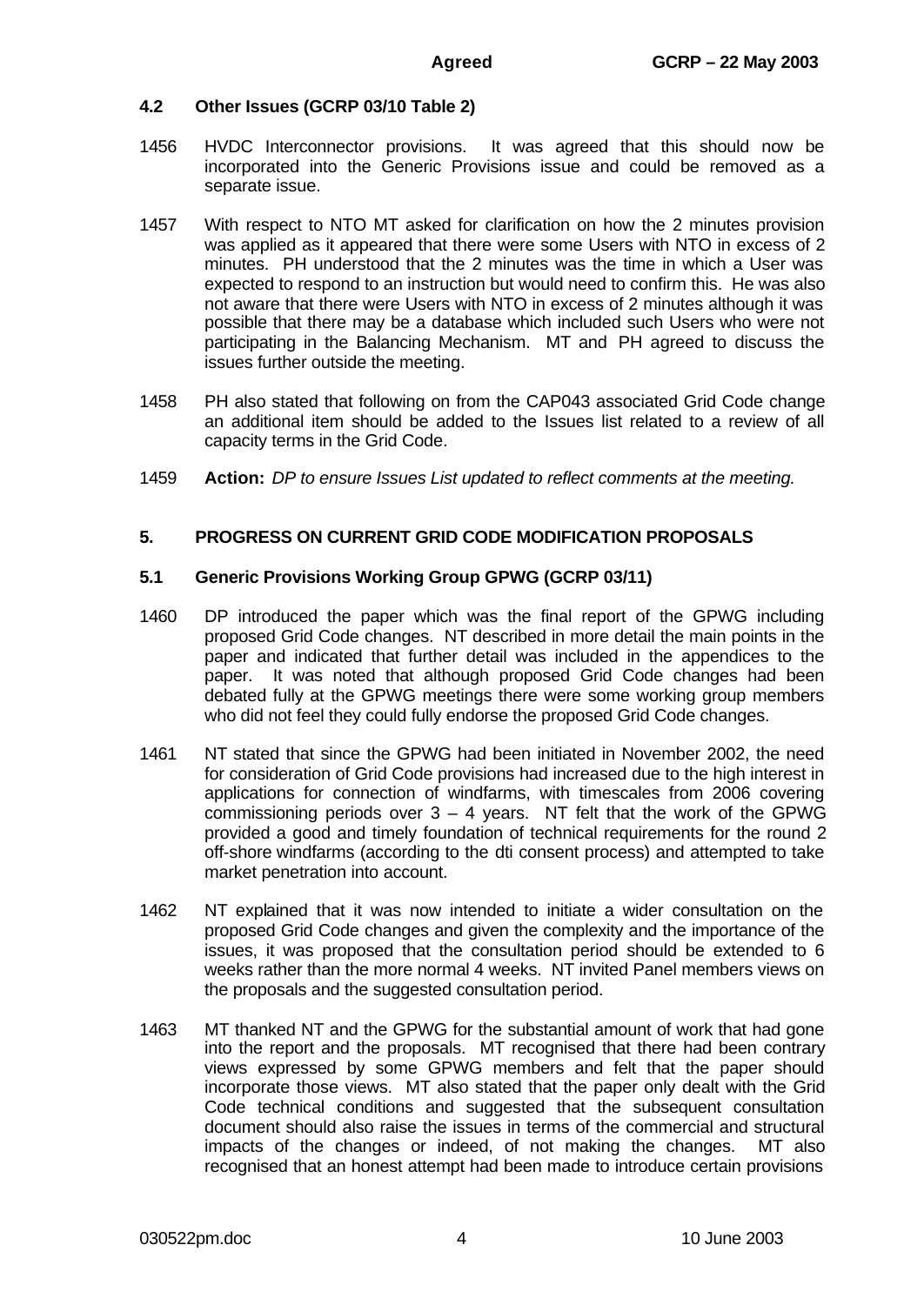in relation to Reactive requirements and Frequency Response in stages to allow technology to develop. However MT felt that this could leave developers at risk if the technology did not mature as expected.

- 1464 MT also felt that 6 weeks for consultation was probably not long enough, but it was important to ensure that the consultation was well publicised beyond the normal audience and that all interested parties were given the opportunity and resources to respond to the consultation.
- 1465 JN stated that he had not received reassurance from manufacturers that they can guarantee the required plant capability on frequency range and fault ride through and it would be helpful if this was recognised in the paper. NT agreed that some technologies were still being developed by some manufacturers and the proposals recognised this, but the Grid Code requirements should provide appropriate medium and long term signals for manufacturers to aim at. Indeed one large Generator applying for connection from 2006 had indicated no difficulty in meeting requirements although there was a more immediate problem for some smaller wind farms but this was dealt with in another forum by the dti/OFGEM. JF recognised that doing nothing was not an option in relation to the need for Grid Code changes.
- 1466 DN stated that in Scotland the expectation was that Fault Ride Through and Frequency Response would be critical for maintaining system security. DN reported that Scottish proposals had now been brought forward and agreement had been reached with the Scottish GCRP. DN offered to circulate associated technical presentations to GCRP members. With respect to HVDC Interconnectors DN pointed out that the HVDC working group had identified some concerns and it was important to ensure that the panel did not lose sight of those concerns. With respect to consultation DN felt that 6 weeks may not be adequate but supported the need to reach as wide an audience as possible. It was also suggested that a proactive approach via seminars would be helpful.
- 1467 **Action***: DN to circulate technical presentation material related to Scottish Grid Code windfarm proposals.*
- 1468 CZ suggested that the proposed staged introduction of requirements should be extended to 2007 rather than 2006 on the grounds that it would be most unlikely that the second round of offshore windfarms would be completed before 1<sup>st</sup> January 2007 and therefore the extension would allow for any delays in completing first round projects but would not materially affect any intended penetration level . NT noted the proposal but believed the 2006 date was consistent with the dti view on market penetration.
- 1469 CZ also felt that as the consultation paper package would be substantial, the proposed Grid Code text changes should not be included to enable recipients to focus on the issues of principle and not get bogged down with detail. This suggestion was noted but it was pointed out that the consultation was basically concerned with proposed Grid Code changes and so the proposed text would need to be included. However the proposed text would be included in a separate appendix.
- 1470 DN also asked that consideration should be given to two separate consultations on HVDC proposals and generic provisions to avoid swamping one with the other.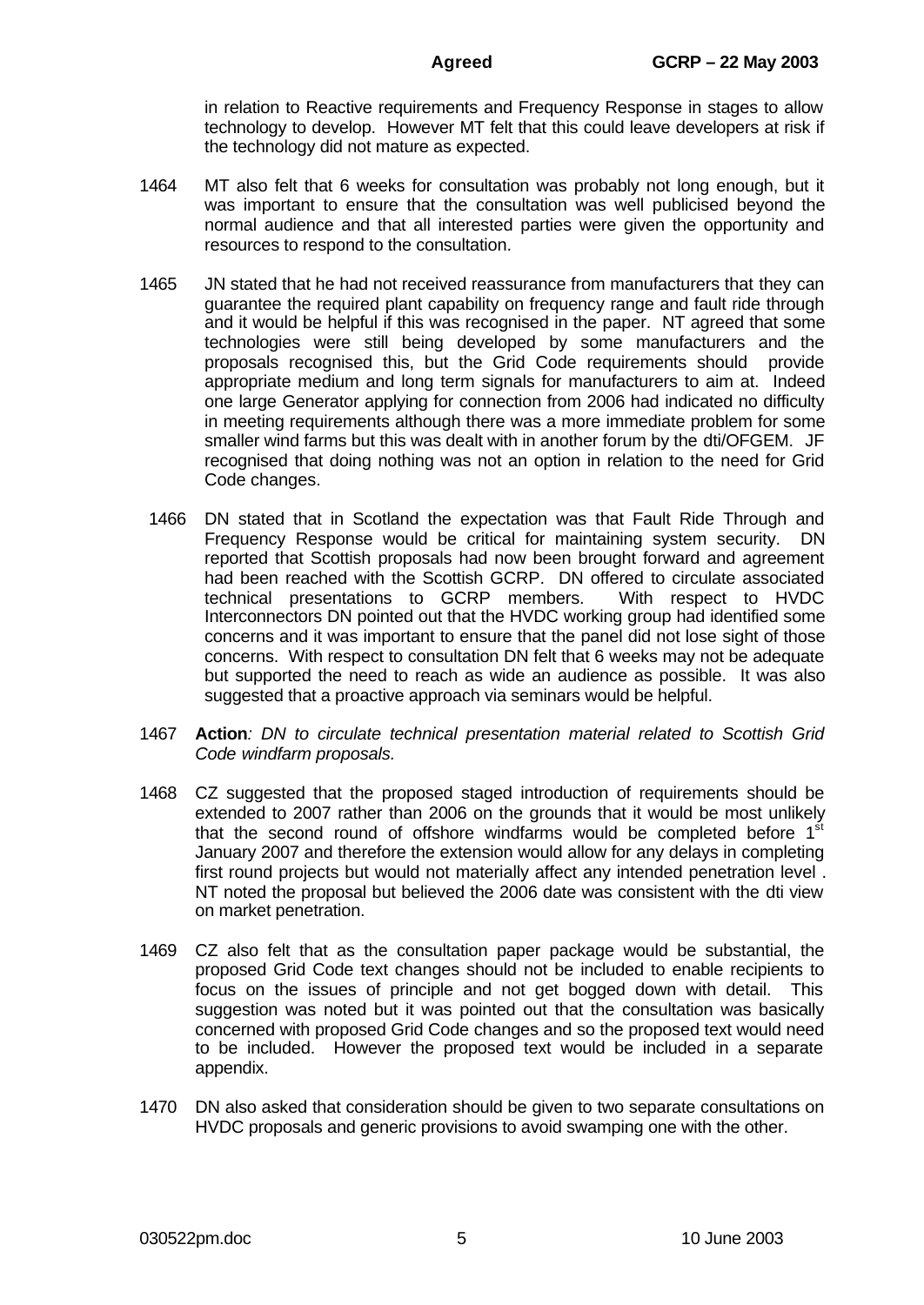- 1471 It was agreed that a wider consultation should be initiated with a consultation period of at least 6 weeks.
- 1472 **Action**: *National Grid to initiate wider consultation on Generic Provisions*

# **5.2 CC.6.3.3 Working Group (GCRP 03/12)**

- 1473 NT went through the paper which detailed a proposed change to the text of CC.6.3.3 to require CCGT's to comply with the existing provisions but where the frequency dropped below 48.8Hz the requirement would be to meet the existing provisions for a period of 5 minutes only.
- 1474 NT stated that National Grid now intended to initiate a wider consultation on the proposed changes.
- 1475 JF requested that section 5.8 (b) of the main report was amended to indicate that '…scenarios that might lead to frequencies stabilising below 48.8Hz are *very* unlikely but…' NT was happy to make this change.
- 1476 CZ questioned where the figure of 48.8Hz had been specified/documented and how firm it was. NT replied that 48.8Hz was the setting for first stage of Low Frequency Disconnection relays. It was the figure specified by National Grid to all DNO's when week 24 data was exchanged and had been used in the industry since 1985. CZ felt that for clarity and proper application of the proposed CC.6.3.3 this figure should be specified in the Grid Code.
- 1477 CZ asked whether it was proposed that the revised CC.6.3.3 text would be applied retrospectively to those CCGT's already operating and not compliant with the existing provisions of CC.6.3.3 but may comply with the new provisions. CZ also asked whether an existing compliant CCGT would be allowed to adjust its control systems such that it was only compliant with the new relaxed provisions. NT replied that all existing plant could comply with the provisions and the benefits of the change could only be fully realised if it was applied retrospectively.
- 1478 DN pointed out that this review had been initiated by a certain generator who had indicated that they would be unable to comply with the CC.6.3.3 provisions. DN asked whether this generator would now be compliant. BM stated that the generator had now indicated that they were compliant with the original CC.6.3.3 provisions and had withdrawn their request for a derogation. NT advised that this generator had welcomed the proposal at the WG as it presented a lower risk to their plant.
- 1479 With respect to 48.8Hz JN suggested that the proposed Grid Code text should be amended to remove the word 'currently'. JN also suggested that the associated diagram should be amended to remove the text… 'For CCGT Module: profile to be met continuously'. National Grid would consider these suggestions when preparing the consultation paper.
- 1480 GCRP members agreed that a wider consultation on the proposed changes should be initiated with a consultation period of 4 weeks.
- 1481 **Action:** *National Grid to initiate wider consultation on CC.6.3.3 change proposals*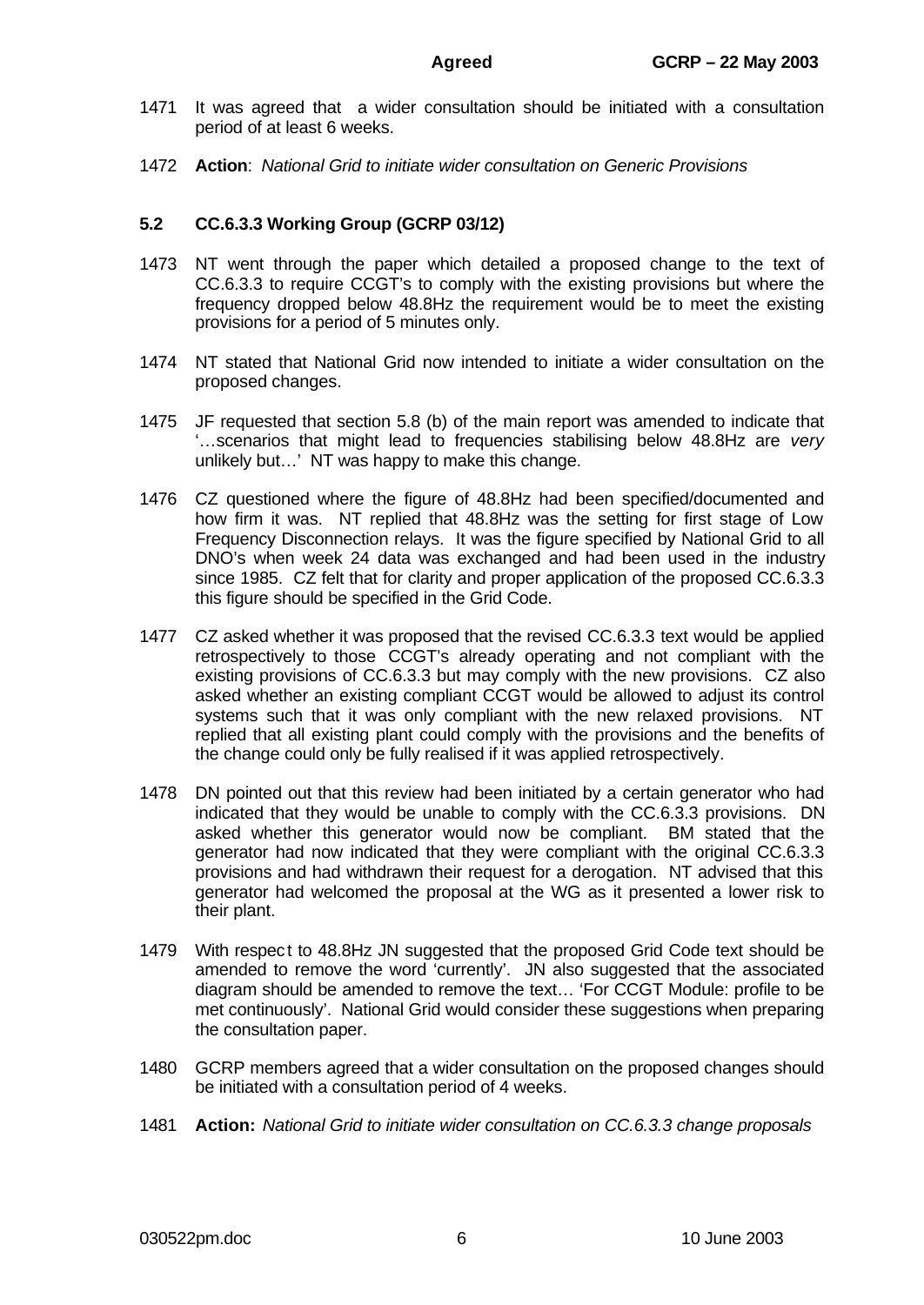# **6 OTHER GRID CODE RELATED ISSUES**

### **6.1 Governance of Electrical Standards (03/14)**

- 1482 BG gave a verbal update on the current position.
- 1483 A joint working group consisting of representatives of the E&W Grid Code, Scottish Grid Code and Distribution Code had met on several occasions to explore Ofgem's original recommendations. A final meeting of the joint group was planned for early June 2003 with a report being expected by end of June 2003. Following this, a special summer GCRP meeting would be held to discuss the Joint Working Group report (possibly in conjunction with the DCRP and Scottish GCRP). A GCRP specific sub group would then be set up to explore how the recommendations of the Joint Group could be taken forward. Following this an industry consultation would be initiated.
- 1484 BG explained that a major issue was related to which body should take the final decision on approval of changes to the relevant standards (the relevant standards being the 18 NGTS's that had been identified as imposing material obligations on users). Ofgem had informally indicated that they did not think it would be appropriate for them to sign off more technical standards than was currently the case. Equally, the indemnity and liability issues associated with the Grid Code Review Panel taking the final decision as to whether or not to approve a change to a standard, meant that it did not appear possible for the GCRP to take the final decision in this area. Ofgem had not given a firm view in relation to this question, but their initial view as conveyed to the Licenced Network Operator's was that the bodies that currently took the final decision as to whether to approve or reject a standard should continue to do so. In the context of the 18 NGTS's within the revised Governance remit, this would mean National Grid..
- 1485 BG stressed that the revised Governance process would nevertheless significantly enhance the clarity and transparency of the existing Governance processes in this area. Further thought was being given to the mechanics of these processes in the Joint Working Group, and this was also a topic which the Grid Code specific Working Group would need to explore further, to ensure the right balance between expediency and transparency was struck. BG asked for nominations for the GCRP sub group to be forwarded to the GCRP Secretary by end of May 2003.
- 1486 **Action:***Nominations to GCRP sub group required from GCRP members.*

### **6.2 OC2 Review (GCRP 03/15)**

- 1487 DP described the paper which identified some proposed OC2 changes which could be implemented in the short term to update OC2 to more accurately reflect current practice and provide clarification. These short term changes would enable OC2 to be placed in a better position for transposing to the GB Grid Code.
- 1488 The paper also pointed out that National Grid had identified some more substantial issue that could result in changes in practice but these required further analysis and it was proposed that these issues could be taken forward following GB Grid Code implementation.
- 1489 DP stated that following discussion at this GCRP meeting, and subsequently if necessary, National Grid intended to initiate a wider consultation on the proposed Grid Code changes.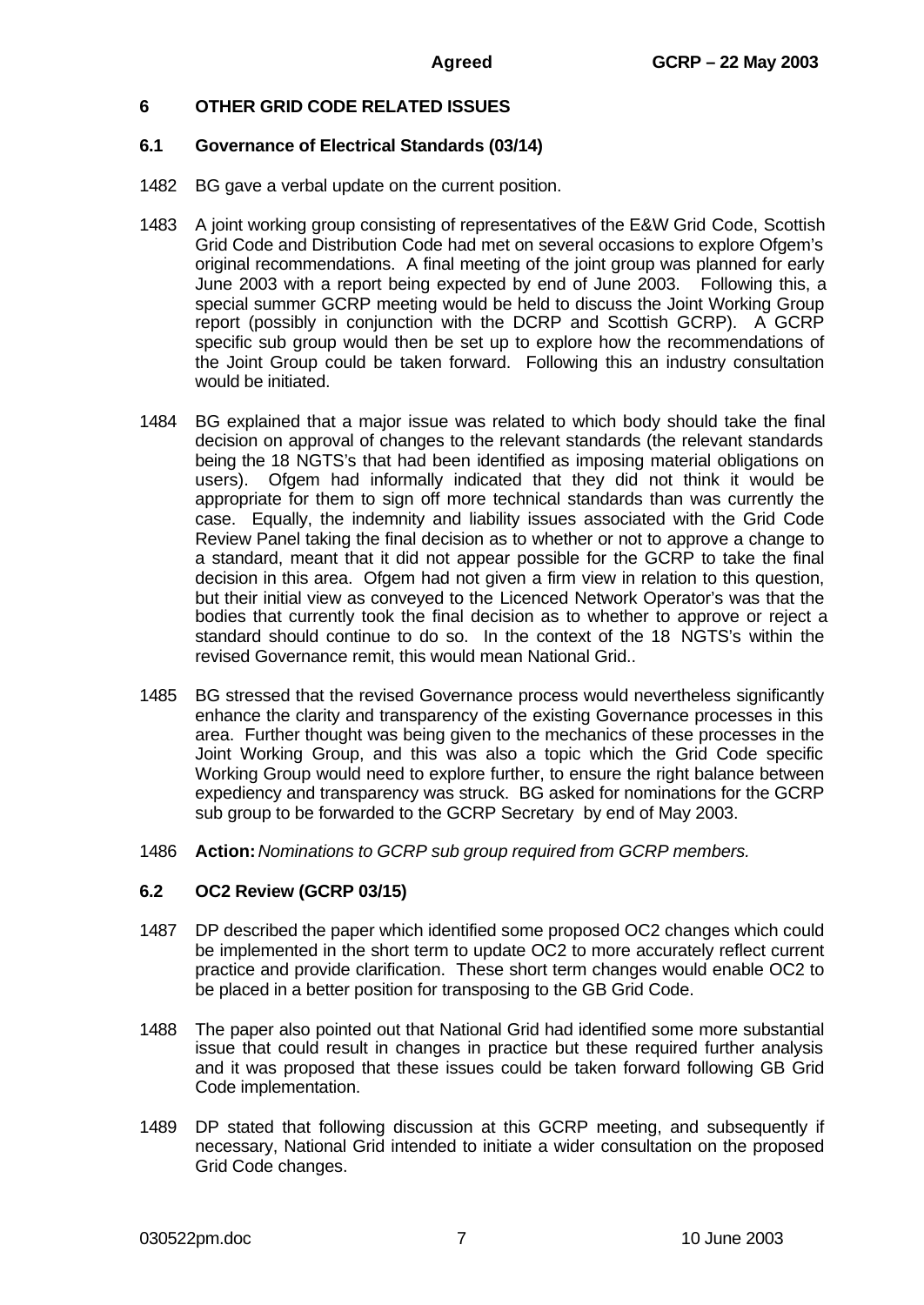- 1490 With respect to the proposed text of OC2.4.1.3.3 (e) JN suggested that the text should indicate that NGC would notify relevant Users of aspects of NGC outage programme that may affect those Users and not just those that 'operationally' affect the User. National Grid would consider this issue when preparing the consultation paper.
- 1491 It was agreed that National Grid should initiate a wider consultation on the proposed changes.
- 1492 **Action**: *National Grid to initiate a wider consultation on proposed OC2 changes*

### **6.3 OC1 Review (GCRP 03/16)**

- 1493 DP described the paper which, as with OC2, identified some proposed OC1 changes which could be implemented in the short term to update OC1 to more accurately reflect current practice and provide clarification. These short term changes would enable OC1 to be placed in a better position for transposing to the GB Grid Code.
- 1494 DP stated that following discussion at this GCRP meeting, and subsequently if necessary, National Grid intended to initiate a wider consultation on the proposed Grid Code changes.
- 1495 JN pointed out that the proposed changes did not include the expected changes to the provision of Customer Demand Management (CDM) data. A number of Suppliers have previously been informed by NGC that, providing the submitted PN's took CDM into account, the OC1 CDM obligations could be ignored and consequently CDM data has not been provided to NGC. If the requirement was now to be retained the proposals need to clarify the relationship between PN's and CDM data e.g. whether Physical Notifications (PN) should be exclusive of CDM. PH explained that OC1 was concerned with the collection of data to enable Demand Forecasting whereas PN's were used for balancing the system over the next half-hour. CDM data enabled demand to be normalised. PH was unsure whether it was appropriate to remove the obligation to provide CDM data as it would affect National Grid's ability to forecast demand.
- 1496 FB questioned the need to take into account Interconnector flows (OC1.6.1) when forecasting NGC Demand. PH pointed out that the definition of NGC Demand included exports from the National Grid system and to change this definition would be a more fundamental and separate issue.
- 1497 National Grid agreed to address the issues raised and prepare a consultation paper on the proposed OC1 changes.
- 1498 National Grid to initiate a wider consultation on proposed OC1 changes once issues raised dealt with.

### **6.4 Grid Code Housekeeping Changes (GCRP 03/17)**

1499 DP described the paper which identified some minor typographical errors which could usefully be corrected prior to GB Grid Code implementation.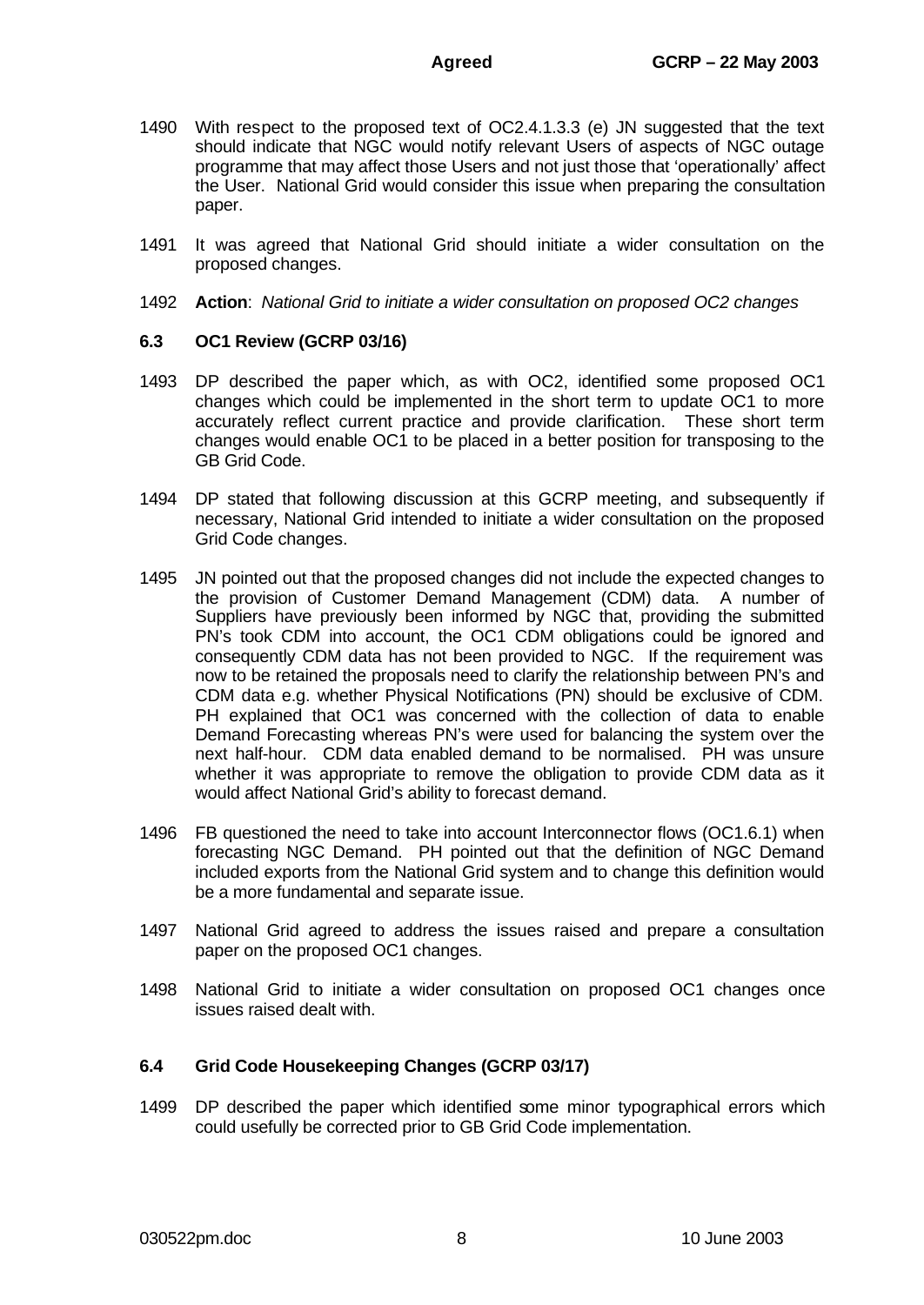- 1500 GCRP members were invited to identify any other housekeeping changes that could be included by 13th June. National Grid would then initiate a wider consultation on the proposed changes.
- 1501 JN requested that '/or' be added after 'and' in the proposed new text CC.6.5.6 (b) to maintain consistency. He also suggested that 'in CC.5.2' be added after 'list' in CC.5.3.
- 1502 National Grid to initiate a wider consultation taking into account any other housekeeping changes identified.

#### **6.5 Technical Requirements for Licence Exempt Embedded Medium Power Stations (GCRP 03/19)**

- 1503 MK described the paper which was concerned with the application of certain Grid Code requirements which National Grid believed applied to Licence Exempt generators but the mechanism to apply does not currently exist. MK stated that the paper would also be tabled at the DCRP in June.
- 15043 The paper recognised that the most appropriate way forward was to initiate a joint working group but this would need to be agreed with the GCRP and the DCRP. Nominations were invited from GCRP members.
- 1505 JN stated that the Distribution Code applied to the Scottish system where a substantial amount of sub 50MW plant existed. This plant was also subject to the Scottish Grid Code as a contractual requirement and not by Licence. JN asked if this plant, along with any medium power stations that sought licence exemption, would be covered by this review. The dti view was that they had not yet been approached to consider Licence exemption in Scotland but that the Licence Exemption Order applied throughout GB.
- 1506 AB stated that it would be appropriate for the working group to contain members with experience in contractual frameworks rather than detailed technical requirements. It was suggested that the group could be made up of 2 or 3 members from each of the GCRP and the DCRP. Nominations were invited by early June.
- 1507 GCRP members generally agreed with the approach outlined.

### **7 BSC/CUSC MODIFICATION PROPOSALS (GCRP 03/18)**

1508 Update on modification proposals which may have an impact on the Grid Code:

#### BSC Modification Proposals

1509 P80 – Responses to Grid Code consultation were being dealt with.

CUSC Amendment Proposals

1510 CAP043 - Responses to Grid Code consultation were being dealt with

#### **8 REPORT FROM SCOTTISH GCRP**

1511 DN gave a short report:

#### 030522pm.doc 9 10 June 2003